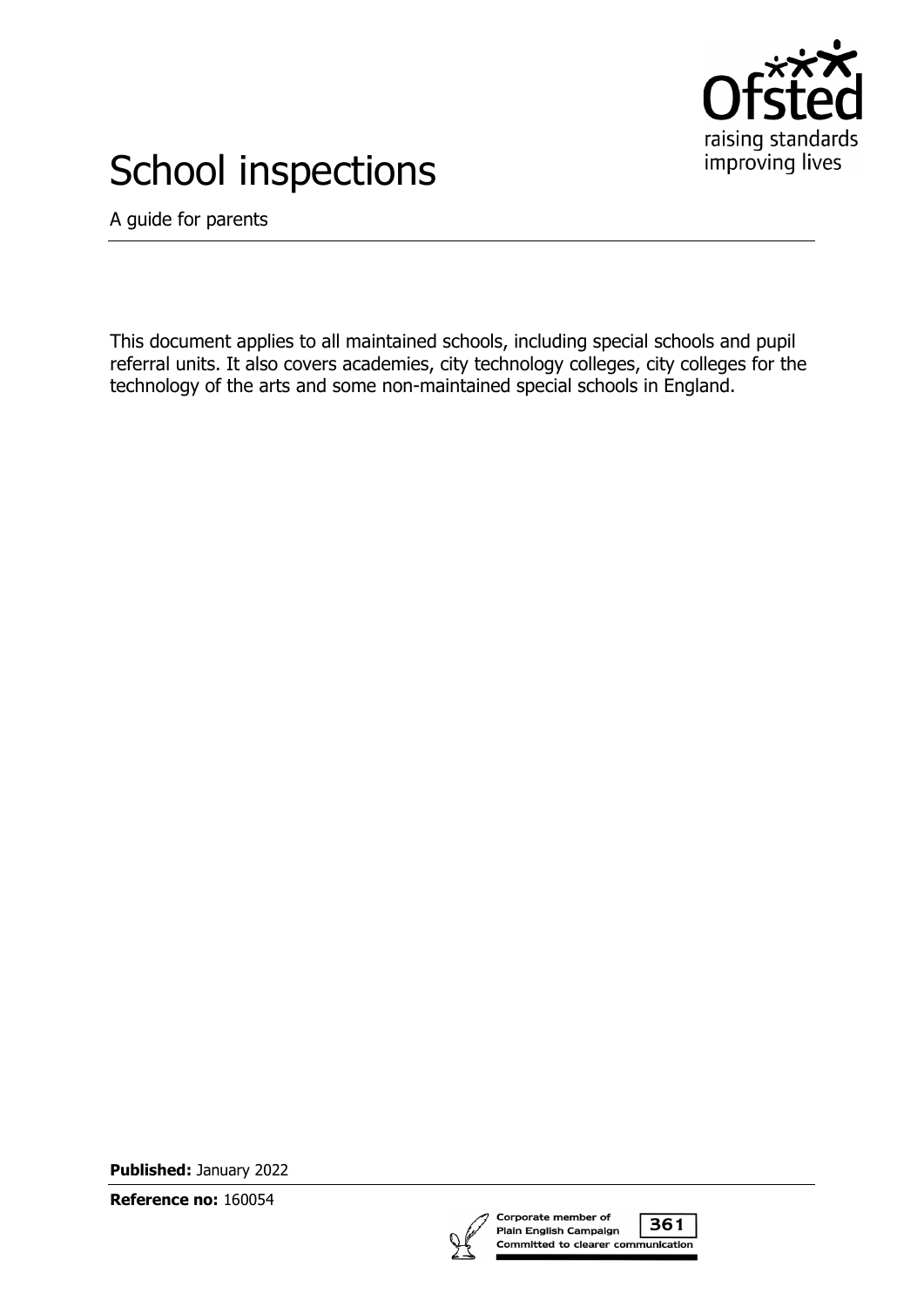

# **Why does Ofsted inspect schools?**

We inspect schools to provide information to parents, to promote improvement and to hold schools to account for the public money they receive. School inspections are required by law. We provide an independent assessment of the quality and standards of education in schools, and check whether pupils are achieving as much as they can.

#### **Who inspects schools?**

Her Majesty's Inspectors and Ofsted Inspectors (who in most cases are serving school leaders who inspect for Ofsted for an agreed number of days each year) carry out the inspections. All inspectors have been trained to, and assessed against, Ofsted's standards.

# **When do inspections happen?**

When Ofsted has judged a school to be good or outstanding after a [section 5](https://www.legislation.gov.uk/ukpga/2005/18/section/5)  [inspection,](https://www.legislation.gov.uk/ukpga/2005/18/section/5) we will then normally go into the school about once every four years to confirm that the school remains good or outstanding and that safeguarding is effective. This is called a [section 8 inspection](https://www.legislation.gov.uk/ukpga/2005/18/section/8) of a good or outstanding school. Ofsted does not give graded judgements on a section 8 inspection of a good or outstanding school, but if we find some evidence that the school would now be better than good, or standards may be declining, we will carry out a full section 5 inspection with graded judgements. Usually this is within one to two years of the date of the section 8 inspection, but if we have serious concerns about a school, for example in relation to safeguarding, we will deem the section 8 inspection to be a section 5 inspection immediately.

Although most good or outstanding schools will be inspected as outlined above, some good or outstanding schools will automatically receive a section 5 inspection instead of a section 8 inspection if our risk assessment process indicates that the quality of provision in the school may have deteriorated significantly, or if a school has undergone significant change, such as in its age range.

A school judged as requires improvement at its last inspection is a school that is not yet good but overall provides an acceptable standard of education. The school is inspected again within a period of 30 months. If a school has been judged as requires improvement at two successive inspections, it will be subject to monitoring from inspectors to check its progress and is inspected again within a period of 30 months.

#### **Outstanding schools that were formerly exempt from routine inspections**

Between 15 May 2012 and 13 November 2020, maintained primary and secondary schools and academies judged to be outstanding in their overall effectiveness at their most recent section 5 inspection were exempt from routine inspections. These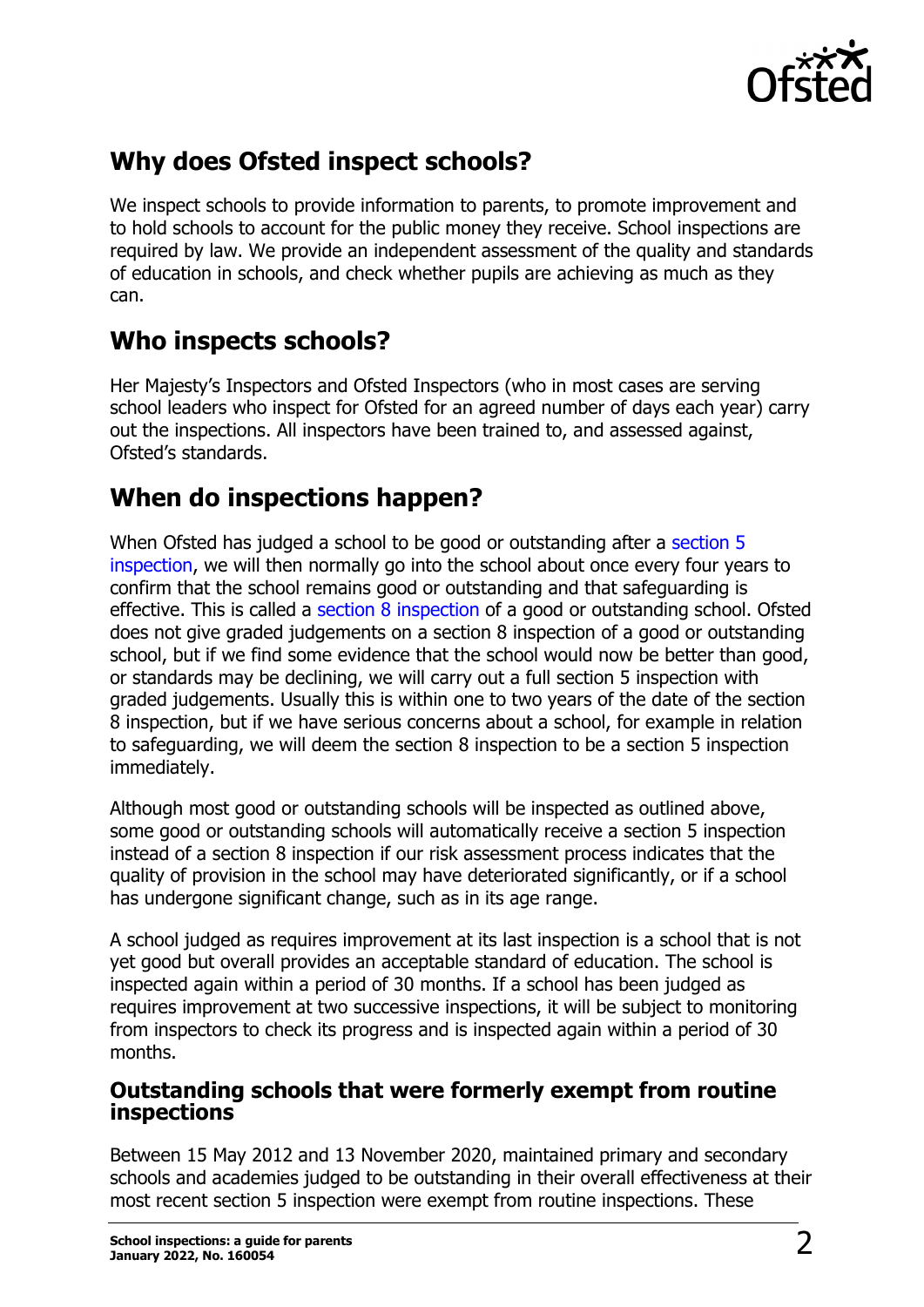

schools are now once again [subject to routine inspections under section 5.](https://www.legislation.gov.uk/uksi/2020/1258/made) This also applies to academy converter schools that were formerly exempt because the overall effectiveness of their predecessor school was outstanding at its most recent section 5 inspection. $1$ 

All formerly exempt schools will receive an initial inspection under section 5 or section 8 before 1 August 2025. Those schools that were last inspected under section 5 before September 2015 will receive an initial section 5 inspection. Those last inspected under section 5 after this date will receive an initial section 8 inspection. If an initial section 8 inspection indicates that outstanding performance may not have been maintained, we will normally carry out a section 5 inspection within the next academic year or as soon as possible thereafter and, in any event, before 1 August 2025. Beyond these initial inspections, future inspections for these schools will take place as set out in section above.

# **How long do inspections last?**

A standard inspection under section 5 usually lasts two days. However, section 8 inspections of good or outstanding primary schools and good or outstanding maintained nursery schools with fewer than 150 pupils normally last for 1 day. The number of inspectors on the inspection team will vary according to the size and nature of the school.

# **What judgements do inspectors make?**

Inspectors will make graded judgements on overall effectiveness and the four key judgements:

- $\blacksquare$  the quality of education
- **behaviour and attitudes**
- personal development
- eladership and management.

Where applicable, inspectors will also make a graded judgement on the effectiveness of the early years or sixth-form provision in the school.

Inspectors use the following four-point scale to make all judgements:

- **grade 1 (outstanding)**
- $\Box$  grade 2 (good)
- qrade 3 (requires improvement)
- qrade 4 (inadequate).

<span id="page-2-0"></span><sup>&</sup>lt;sup>1</sup> Academy converter schools are schools that have been approved by the Secretary of State to convert to become an academy.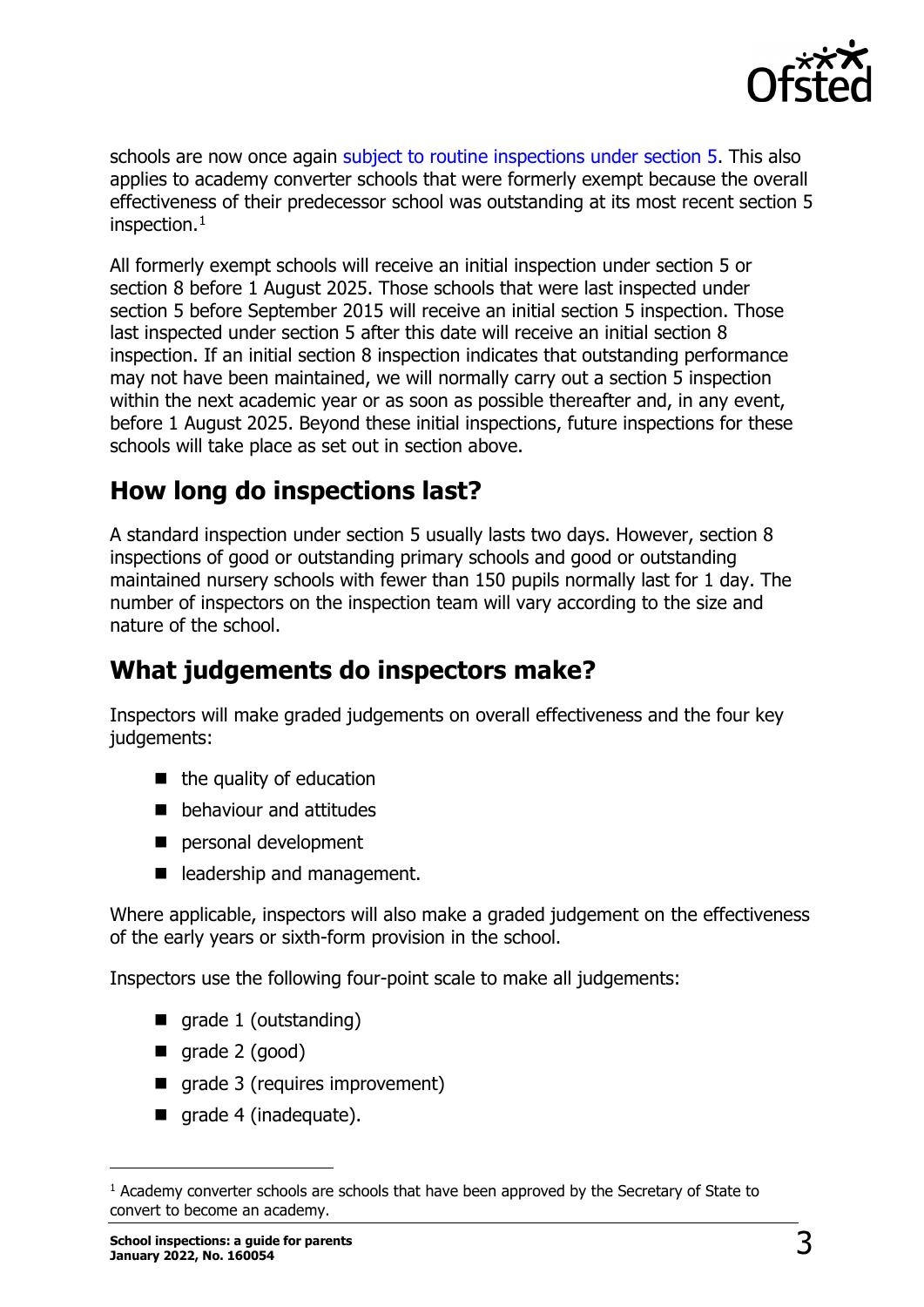

The school must take all reasonable steps to make sure that parents of pupils at the school receive a copy of the inspection report.

#### **What happens if Ofsted judges a school to be inadequate?**

If inspectors judge a school to be inadequate, it will be placed in one of the following two categories of concern.

- **Special measures** This means the school is both:
	- − failing to provide its pupils with an acceptable standard of education
	- − not showing the capacity to make the improvements needed.
- **Serious weaknesses** This means that the school's performance requires significant improvement but meets only one, or neither, of the conditions for special measures. A school with serious weaknesses will have one or more of the key judgements graded inadequate (grade 4) and/or have important weaknesses in the provision for pupils' spiritual, moral, social and cultural development.

A maintained school judged as inadequate and placed in a category of concern will be issued with an academy order by the Secretary of State for Education, to require it to become a new sponsored academy.<sup>[2](#page-3-0)</sup> Inspectors will not normally monitor the school unless there are concerns or there is a delay in the school becoming a sponsored academy.

For academies, maintained nursery schools and non-maintained special schools that have been judged as inadequate and placed in a category of concern, inspectors will visit these schools to check on their progress until they can be removed from the category (unless, for academies, they are re-brokered with a new sponsor to become a new sponsored academy). Ofsted will normally re-inspect these schools within 30 months of the publication of the inspection report that placed them in a category of concern.

#### **How much notice do you give to a school before you inspect?**

Most schools receive notice of their inspection on the morning of the school day before the inspection begins.

However, Ofsted can inspect any school without notice where this is judged to be appropriate.

<span id="page-3-0"></span><sup>&</sup>lt;sup>2</sup> Pupil referral units judged as inadequate will also be issued with an academy order and will be required to become an alternative provision sponsored academy. Maintained nursery schools and nonmaintained special schools judged as inadequate are not subject to academy orders.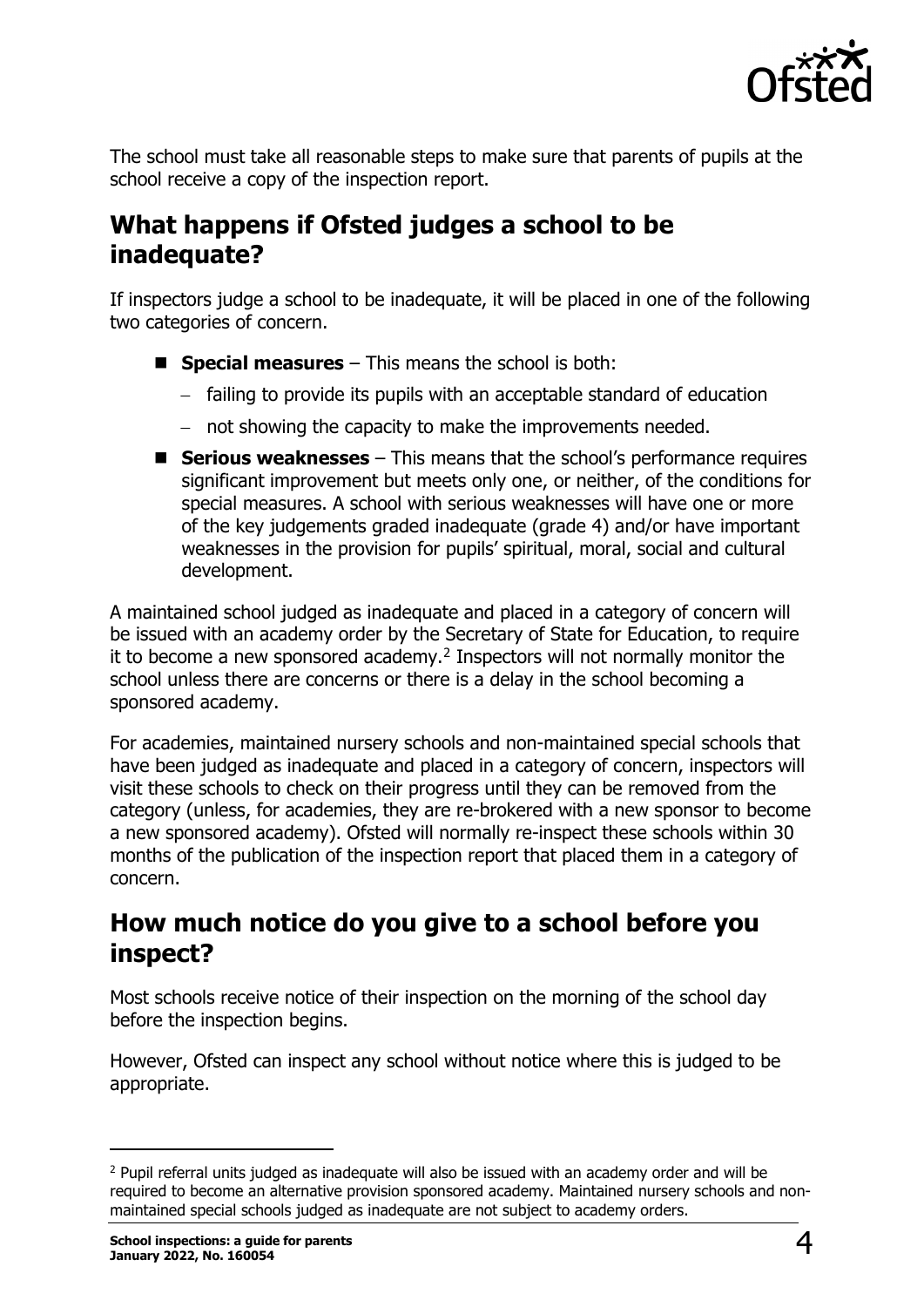

# **What happens during an inspection?**

Inspectors talk to the headteacher, governors, staff and pupils, and consider your views as a parent. They spend most of their time observing a wide range of lessons and looking at the quality of education in the school, and the impact of the curriculum. Inspectors give specific attention to the acquisition of knowledge, understanding and skills in lessons.

They also look at the personal development, behaviour, attitudes and welfare of pupils at the school, the promotion of spiritual, moral, social and cultural development; and how well the school is led and managed.

For information about the inspection of boarding or residential provision in schools, please refer to the [guidance for schools on being inspected as a boarding or](http://www.gov.uk/guidance/social-care-common-inspection-framework-sccif-boarding-schools)  [residential school.](http://www.gov.uk/guidance/social-care-common-inspection-framework-sccif-boarding-schools)

## **Inspection and the COVID-19 (coronavirus) pandemic**

Our approach to inspection will take into account the COVID-19 pandemic and the disruption it has caused to schools. Inspectors will discuss the impact of the pandemic with the school, including how the school leadership responded to the situation, and will take that into account in their assessment of the school.

Schools that were last inspected before the start of the pandemic may receive their first routine inspection up to six terms later than they would have previously. This is due to the suspension of routine inspection activity as a result of COVID-19.

#### **How can I make my views known?**

If you are the registered parent of a child at the school, the school will send you a letter notifying you of the dates of the inspection. This letter provides you with details and options for providing your views. Our survey site, [Ofsted Parent View,](https://parentview.ofsted.gov.uk/) is the main source we use to gather parents' views about a school. Inspectors will use the views expressed on Ofsted Parent View when inspecting your child's school.

#### **Can I speak to the inspectors?**

You may have the chance to speak to the inspectors during the inspection, for example at the start of the school day. The inspection administrators will be happy to pass on messages to the inspectors and may be able to arrange telephone conversations if you are unable to speak to them in person. Their contact details will be in the letter that tells you about the inspection. Please remember that inspectors cannot deal with complaints concerning individual pupils or settle disputes between you and the school.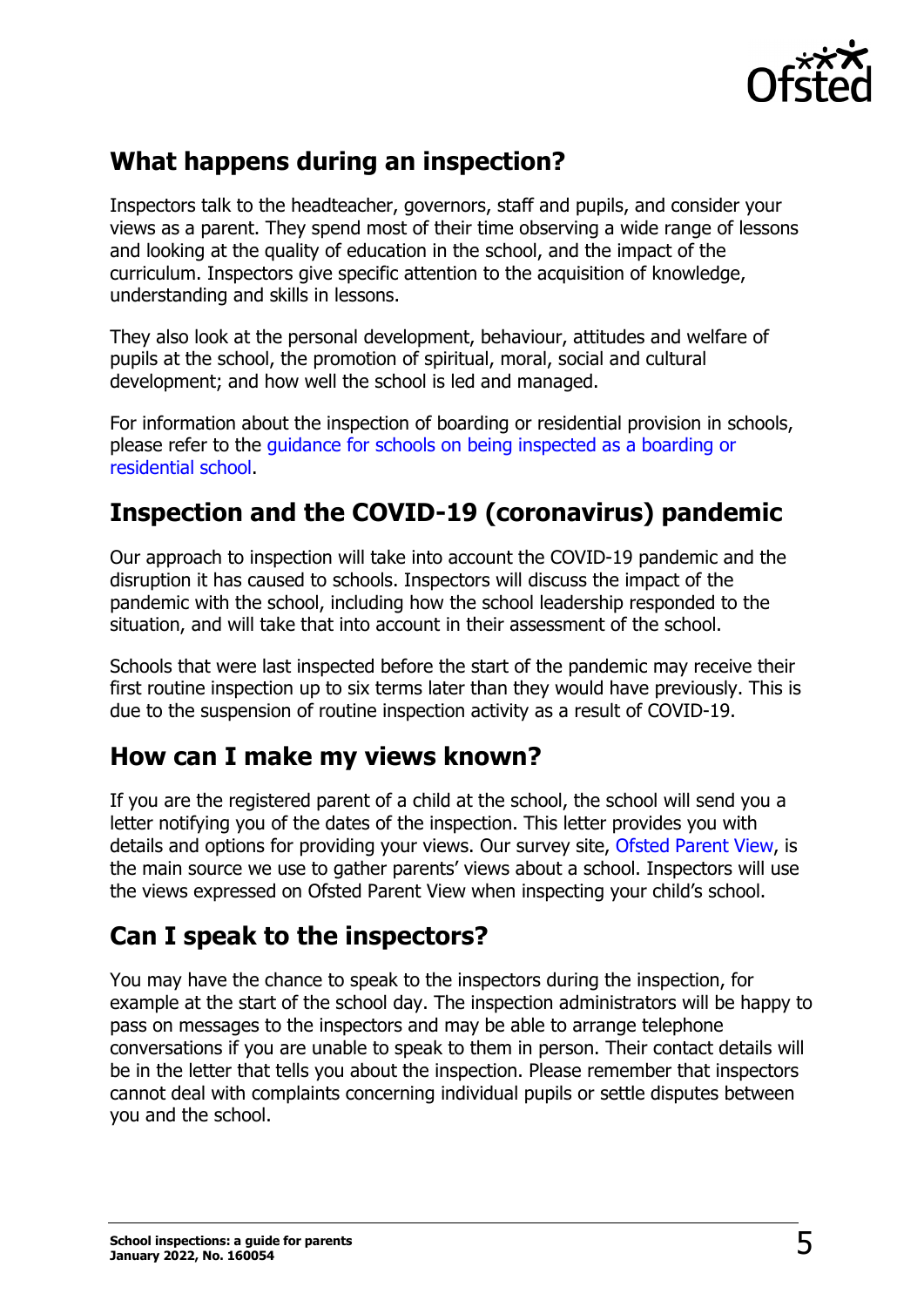

# **What happens after the inspection?**

The lead inspector reports their judgement to the headteacher and governors. The inspection findings are published in a report for the school, parents and the wider community. Inspection reports provide information about the effectiveness of the school's work and contain recommendations about what the school should do to improve further. Reports are published on our [reports website.](http://reports.ofsted.gov.uk/)

#### **Where can further details be found about school inspections?**

The education [inspection framework](http://www.gov.uk/government/publications/education-inspection-framework) sets out the principles that apply to inspection and the main judgements that inspectors make when carrying out inspections.

The school [inspection handbook](http://www.gov.uk/government/publications/school-inspection-handbook-eif) and school [inspection handbook –](http://www.gov.uk/government/publications/section-8-school-inspection-handbook-eif) section 8 set out the statutory basis for inspections, what schools can expect at inspections and provide guidance for inspectors on making their judgements.

## **What happens if I have concerns about the inspection?**

Complaints are rare, but we treat them very seriously. You can find out more about our [complaints procedure](https://www.gov.uk/government/organisations/ofsted/about/complaints-procedure) on our website or by calling our helpline on 0300 123 4666.

If you need any more information about our work, please visit our [website](http://www.gov.uk/government/organisations/ofsted) or call our helpline.

#### **What happens if I have concerns about my child's school?**

If you are concerned about your child's school, you should start by talking directly to the teachers or headteacher or, if necessary, the governing body or the local authority. If you are not satisfied with the responses you receive, Ofsted may be able to help.

You can find out more on our [website](http://www.gov.uk/government/organisations/ofsted/about/complaints-procedure) or by calling our helpline on 0300 123 4666.

# **Privacy notice**

During the inspection of your child's school, the inspectors will collect information about children at the school by talking to them, looking at the school's documents and responses to the pupil survey, where appropriate, and observing the everyday life of the school. In most cases, we do not record names. However, some of the information may make it possible to identify a particular child. Ofsted uses this information to prepare its report and for the purposes set out in its privacy policy. Ofsted will not publish any information that identifies a child in the report.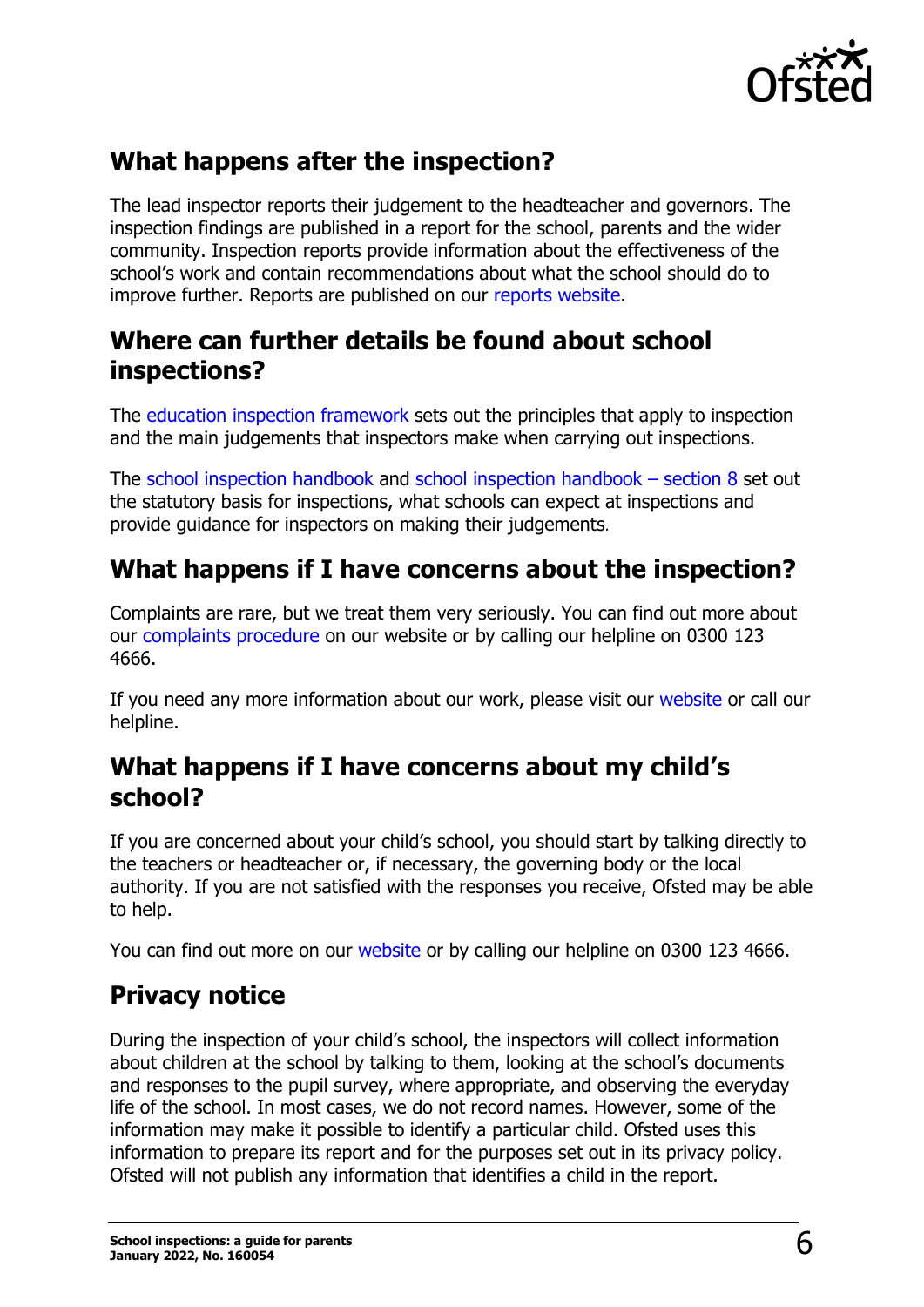

More information is available in [Ofsted's privacy](https://www.gov.uk/government/publications/ofsted-privacy-notices/schools-ofsted-privacy-notice#parent-school) notice.